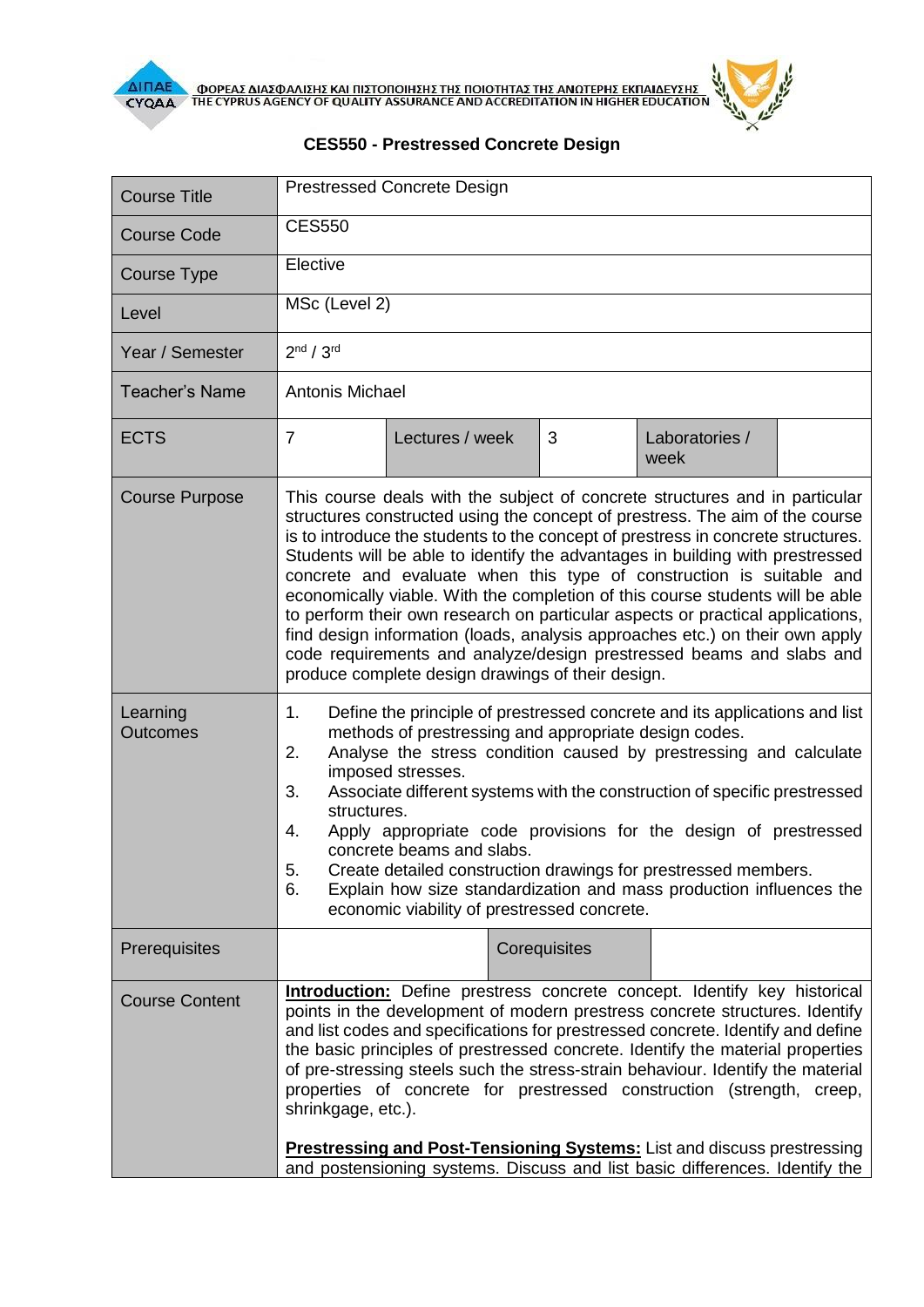

|                         | basic methods for calculating stresses in prestress concrete members (stress<br>superposition, C-line method etc.). Calculate stresses at release of prestress<br>and after prestress losses. Identify stress limitations based on code<br>requirements for prestress members. Identify and list losses of prestress in<br>pre-tensioning and post tensioning systems. Identify code provisions relating<br>to prestress losses. Calculate prestress losses due to elastic shortening of<br>concrete, steel relaxation, friction, creep and shrinkage etc.                                                                                                                                                                                                                                                                                                                         |  |  |  |  |
|-------------------------|------------------------------------------------------------------------------------------------------------------------------------------------------------------------------------------------------------------------------------------------------------------------------------------------------------------------------------------------------------------------------------------------------------------------------------------------------------------------------------------------------------------------------------------------------------------------------------------------------------------------------------------------------------------------------------------------------------------------------------------------------------------------------------------------------------------------------------------------------------------------------------|--|--|--|--|
|                         | <b>Analysis of Sections for Flexure:</b> Present the method of transformed<br>section for determining the exact theoretical solution for both pre-tensioned<br>and post-tensioned concrete members. Calculate stresses for both pre-<br>tensioned and post-tensioned concrete members using the exact theoretical<br>solution and compare with the approximate solution. Identify the development<br>of stresses in steel due to loads in prestress concrete and compare with<br>stresses in steel for reinforced concrete.                                                                                                                                                                                                                                                                                                                                                        |  |  |  |  |
|                         | <b>Cracking Moment in Prestress Concrete Members:</b> Identify and list design<br>assumptions. Identify code provisions for calculating the flexural tensile<br>strength of concrete in the extreme fiber. Identify and explain kern points and<br>how they are associated with the location of the center of compression C.<br>Calculate cracking moment for prestressing concrete sections.                                                                                                                                                                                                                                                                                                                                                                                                                                                                                      |  |  |  |  |
|                         | <b>Ultimate Moment Capacity:</b> Present and discuss typical loading history and<br>stress distribution across the depth for typical prestress concrete members.<br>Identify typical load displacement history for typical prestress concrete<br>members. Identify conditions for using the C-line method to determine the<br>ultimate moment capacity of prestressed sections with bonded tendons.<br>Identify and list modes of failure for prestress concrete members. Identify<br>code provision relating to the design of prestressed members (Ultimate<br>moment capacity). Identify code provisions for the termination of prestressing<br>steel and concrete material properties at the ultimate limit state. Calculate<br>ultimate moment capacity of rectangular and tee sections according to code<br>provisions for sections with regular and prestress reinforcement. |  |  |  |  |
|                         | Shear Resistance: Shear in beams and the effect of prestress. Web<br>reinforcement for shear resistance. Design strength of beams without and<br>with shear reinforcement.                                                                                                                                                                                                                                                                                                                                                                                                                                                                                                                                                                                                                                                                                                         |  |  |  |  |
|                         | <b>Moment Curvature Analysis:</b> Define the term curvature and how it relates<br>to ductility of structural members. Identify and list the assumptions made for<br>the performance of a moment curvature analysis. Identify stress strain<br>relationship of steel and concrete for the analysis. Identify the analysis<br>procedure and its stages (prior to cracking and after cracking). Calculate and<br>plot the moment curvature response of rectangular sections.                                                                                                                                                                                                                                                                                                                                                                                                          |  |  |  |  |
| Teaching<br>Methodology | The course is presented through theoretical lectures in class and<br>experimental exercises in the laboratory. The lectures present to the student<br>the course content and allow for questions. Part of the material is presented<br>using visual aids. The aim is to familiarize the student with the different and<br>faster pace of presentation and also allow the instructor to present related<br>material (drawings, graphs, photographs etc.) that would otherwise be very<br>difficult to do. As part of the learning process students are required to solve<br>course related problem exercises. These include self-evaluation exercises<br>which are solved in class and are not graded. Exercises are also given as                                                                                                                                                  |  |  |  |  |